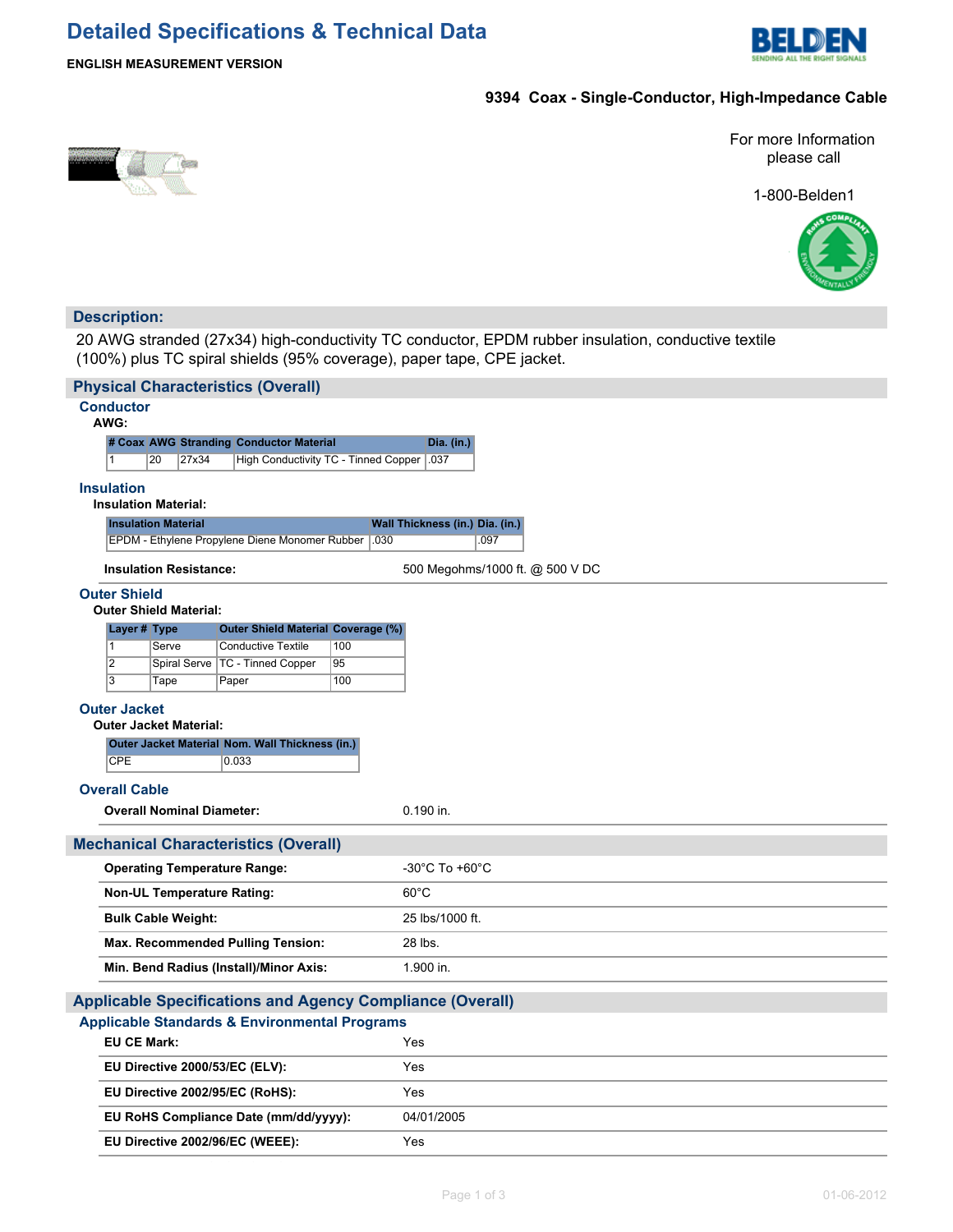# **Detailed Specifications & Technical Data**



#### **ENGLISH MEASUREMENT VERSION**

#### **9394 Coax - Single-Conductor, High-Impedance Cable**

| EU Directive 2003/11/EC (BFR):                                    | Yes       |  |  |  |  |  |
|-------------------------------------------------------------------|-----------|--|--|--|--|--|
| CA Prop 65 (CJ for Wire & Cable):                                 | Yes       |  |  |  |  |  |
| MII Order #39 (China RoHS):                                       | Yes       |  |  |  |  |  |
| <b>Plenum/Non-Plenum</b>                                          |           |  |  |  |  |  |
| Plenum (Y/N):                                                     | <b>No</b> |  |  |  |  |  |
| <b>Electrical Characteristics (Overall)</b>                       |           |  |  |  |  |  |
| Nom. Characteristic Impedance:                                    |           |  |  |  |  |  |
| Impedance (Ohm)<br>34                                             |           |  |  |  |  |  |
| Nom. Capacitance Conductor to Shield:                             |           |  |  |  |  |  |
| <b>Capacitance (pF/ft)</b><br>55                                  |           |  |  |  |  |  |
| <b>Maximum Capacitance Conductor to Shield:</b>                   |           |  |  |  |  |  |
| <b>Capacitance (pF/ft)</b><br>55                                  |           |  |  |  |  |  |
| Nom. Conductor DC Resistance:                                     |           |  |  |  |  |  |
| DCR @ 20°C (Ohm/1000 ft)<br>10.2                                  |           |  |  |  |  |  |
| Nominal Outer Shield DC Resistance:                               |           |  |  |  |  |  |
| DCR @ 20°C (Ohm/1000 ft)<br>8.7                                   |           |  |  |  |  |  |
| Max. Operating Voltage - Non-UL:                                  |           |  |  |  |  |  |
| Voltage<br>300 V RMS                                              |           |  |  |  |  |  |
| <b>Max. Recommended Current:</b>                                  |           |  |  |  |  |  |
| <b>Current</b><br>4 Amps per conductor @ 25°C (10°C rise in temp) |           |  |  |  |  |  |

#### **Related Documents:**

No related documents are available for this product

#### **Put Ups and Colors:**

| Item #          | <b>utup</b> | нат     | iolo:        | <b>Notes</b> | <b>Desc</b><br>lter               |
|-----------------|-------------|---------|--------------|--------------|-----------------------------------|
| 0101000<br>Q3QA | $.000$ FT   | 27.000L | <b>BLACK</b> | ັ            | SNGLS CPE<br>#20<br>$\sim$ $\sim$ |

**Notes:**

C = CRATE REEL PUT-UP.

Revision Number: 2 Revision Date: 11-28-2011

© 2012 Belden, Inc All Rights Reserved.

Although Belden makes every reasonable effort to ensure their accuracy at the time of this publication, information and specifications described herein are subject to error or omission and to change without notice, and the listing of such information and specifications does not ensure product availability.

Belden provides the information and specifications herein on an "AS IS" basis, with no representations or warranties, whether express, statutory or implied. In no event will Belden be liable for any damages (including consequential, indirect, incidental, special, punitive, or exemplary damages) whatsoever, even if Belden has been advised of the possibility of such damages, whether in an action under contract, negligence or any other theory, arising out of or in connection with the use, or inability to use, the information or specifications described herein.

#### All sales of Belden products are subject to Belden's standard terms and conditions of sale.

Belden believes this product to be in compliance with EU RoHS (Directive 2002/95/EC, 27-Jan-2003). Material manufactured prior to the compliance date may be in stock at Belden facilities and in our Distributor's inventory. The information provided in this Product Disclosure, and the identification of materials listed as reportable or restricted within the Product Disclosure, is correct to the best of Belden's knowledge, information, and belief at the date of its publication. The information provided in this Product Disclosure is designed only as a general guide for the safe handling, storage, and any other operation of the product itself or the one that it becomes a part of. This Product Disclosure is not to be considered a warranty or quality specification. Regulatory information is for guidance purposes only. Product users are responsible for determining the applicability of legislation and regulations based on their individual usage of the product. Belden declares this product to be in compliance with EU LVD (Low Voltage Directive 73/23/EEC), as amended by directive 93/68/EEC.